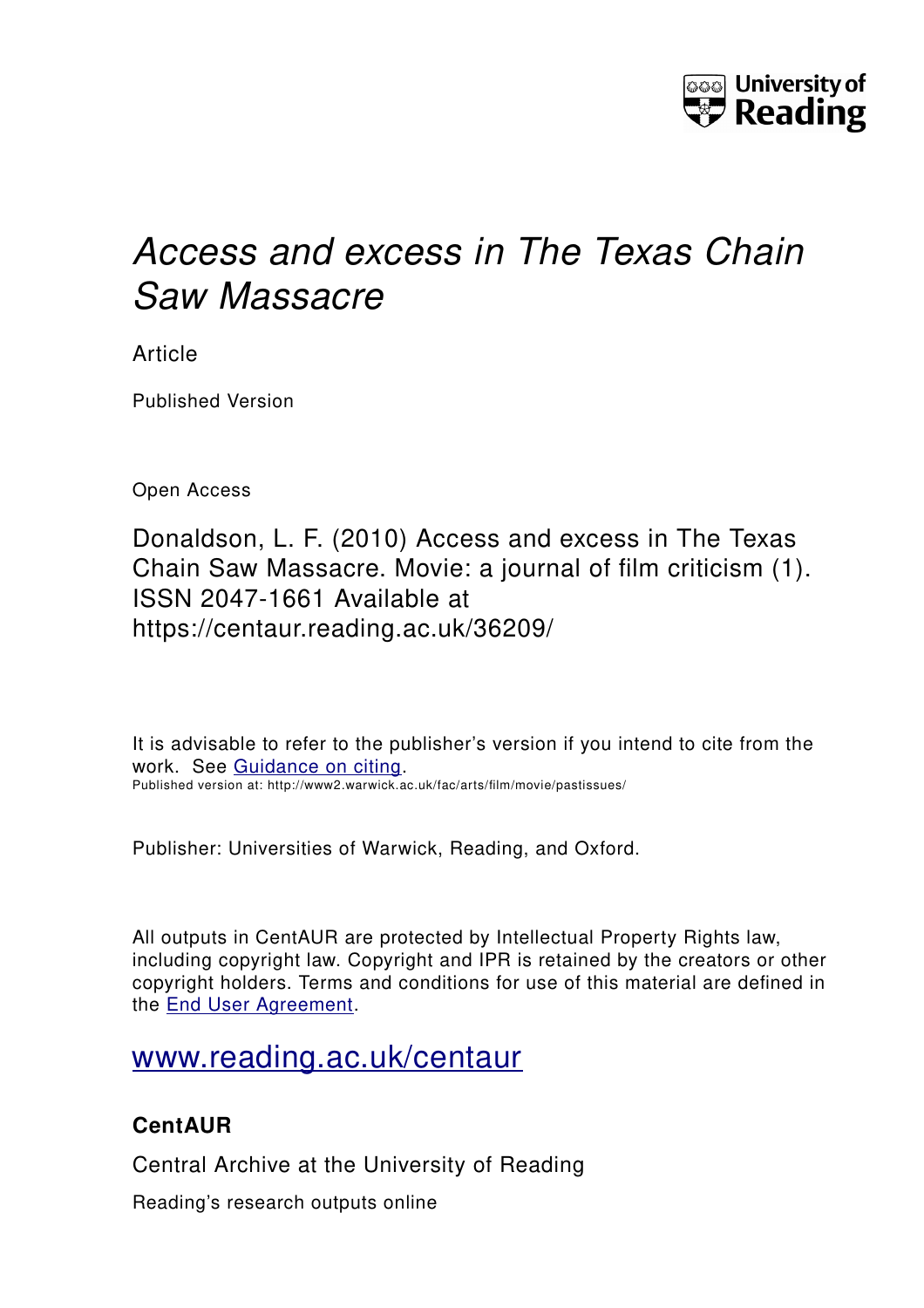

*The Texas Chain Saw Massacre* (Tobe Hooper, 1974) is a key text of the 1970s post-studio period, and a film which poses a significant contrast to studio era Hollywood in its narrative and form. Although the film is now more than 35 years old, it offers a considerable and unresolved challenge to a detailed critical approach. Through close analysis of moments from the film, and comparison with the conclusion of Vincente Minnelli's *Home from the Hill* (1960), this article will explore *The Texas Chain Saw Massacre*'s intricate form and approach to performance, examining its unorthodox presentation of narrative information and filmic space.

 This article seeks specifically to open a critical dialogue with the discussion opening *Movie* 20 (marking the journal's reappearance in the 70s) considering the question of whether post-studio cinema would repay the kind of detailed attention which had been a feature of the journal's approach to films of the studio era. Most particularly, I will consider a comment made by V.F. Perkins concerning what he identified as 'the death of mise-en-scène'. The 'Return of Movie' discussion was explicitly devised to respond to recent changes in American films, as well as the function of contemporary criticism: it notes a range of industrial, technological and cultural factors contributing to changes in film form, as well as contemporaneous shifts in film criticism and theory. I will be focusing on the formal complexities the changes raise, and the methodological challenges they pose.

#### **Questions of contemporary significance**

*The Texas Chain Saw Massacre* follows a group of young people on a day trip through Texas to visit the Hardesty family's farmhouse. They become the victims of a family of ex-slaughterhouse workers, until only one of the group – Sally Hardesty – remains, escaping after a night of torment by means of a passing truck. The narrative is minimal and lacks any traditional sense of closure – Sally merely escapes, her attackers are not caught or destroyed. The narrative rhythm typical of horror – structured around build-ups of tension, followed by momentary shock and then release –

is disrupted as the film shifts between minimal action and sudden or extended scenes of the victims' distress. Alongside these narrative challenges, the logic of many formal decisions is tricky to grasp, even appearing irrational in places. The film is characterised by a mixture of extremes – intense close-ups and remote long shots; violent killing and uneventful conversation – and breaks in continuity editing without obvious justification. Likewise, the treatment of performance challenges expectations of access to expressivity, and consequently to the usual manner in which we form understanding of characters, their motivations or inner life. Shifting between extremes of closeness and distance in our spatial and cognitive access, the film fragments our view of the performers, unsettling the process by which we are accustomed to engaging with characters. In one crucial scene, for instance, Sally's trauma is represented through a series of extreme close-ups of her eyeball. This article will explore whether such excessive disjunctions in our access to a performance mean that there is no performance to engage with or discuss.

 Rather than being dismissed as just another exploitation film, *The Texas Chain Saw Massacre* is critically admired. Robin Wood, who discussed the film in several articles, comments on the cinematic intelligence of the mise-enscène, stating that it is 'a film for which [his] respect increases in every viewing' (1979: 11). Several other writers have since concurred with this perspective, including Rick Worland who refers to the film's 'shrewd and deliberate visual style' (2007: 208).

 Nevertheless, despite such critical acknowledgements of the significance of the film's form, accounts of *The Texas Chain Saw Massacre* tend to develop arguments about its psychoanalytic significance or generic or political implications without grounding their arguments in stylistic detail. The closest reading available is an article by Tony Williams, in *Movie* 25, the chief concern of which is to link the film to aspects of 19th century American literary tradition. Williams discusses some of the film's visual details – the use of inserted shots of the sun which he suggests relate to one of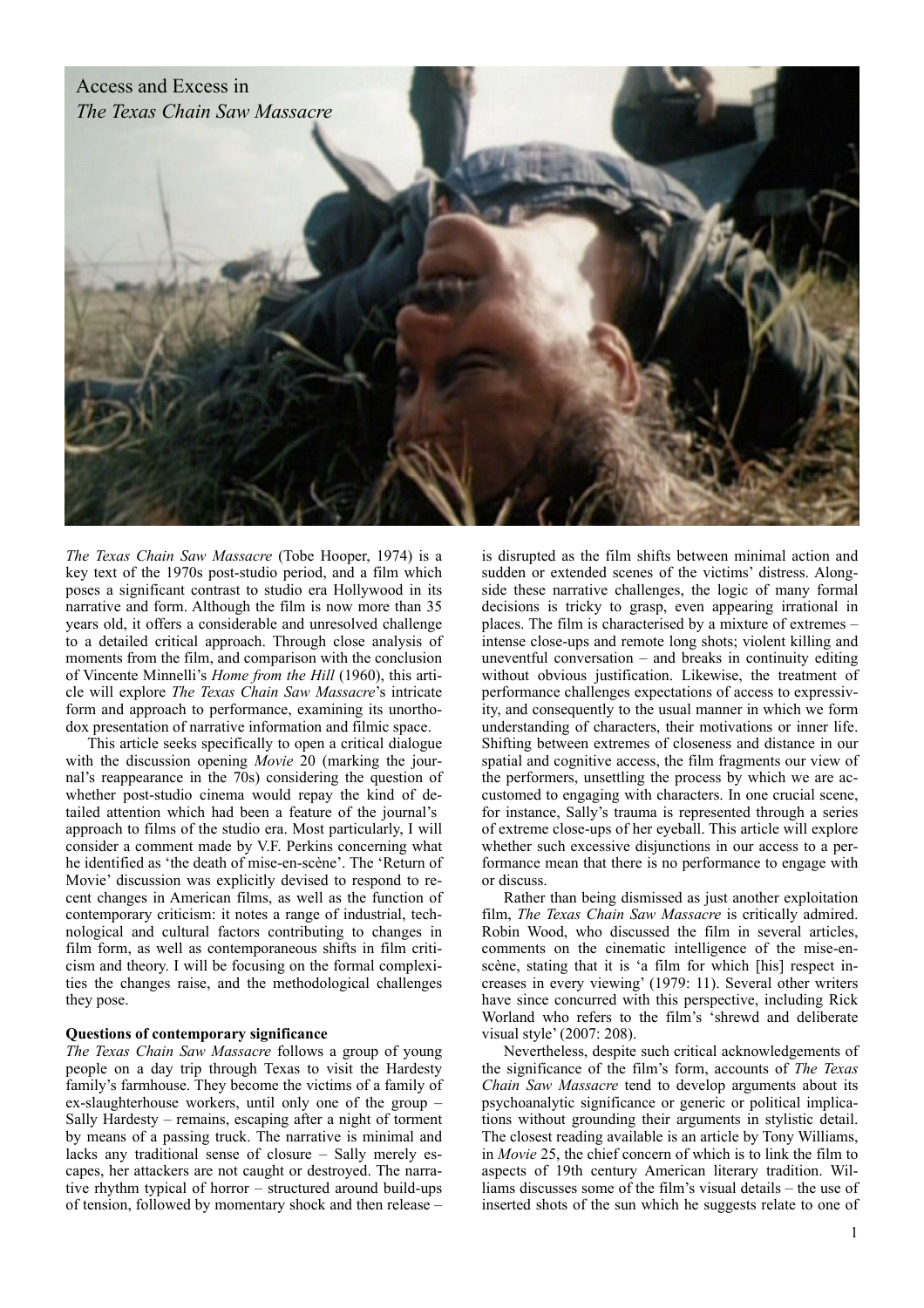the character's astrological interests and act as punctuation of the film's events, as well as certain parallels drawn between the family and their victims – but there is no indication in his account of the challenge the formal treatment presents.

 My focus will remain on the critical question concerning the collapse in traditions of visual style, pursuing this by examining the staging of performance for the camera, a critical encounter which may reveal perspectives that have broader application. Tom Ryan's comment, made in 1975, that '[t]he question of style, the expressive use of the details of mise-en-scène, is as important now as it ever was, yet we have scarcely scratched the surface of the issue for recent cinema', still rings true today (1975: 26). Indeed, it is possible to argue that the traditions of mise-en-scène criticism have never been successfully applied to the films of this era.

#### **The death of mise-en-scène**

During the discussion that opens *Movie*'s 20th issue, the problems for style based criticism constituted by these new kinds of film are dramatically characterised by V.F. Perkins in the following observation:

[m]aybe one could risk a bolder statement by summing up the change in the movies since the mid 'sixties in terms of the death of mise-en-scène. By that I mean that in my experience of American films of the last five years, the stylistic strategies tend to be either blatantly point-making or to be totally arbitrary choices of what you put where, or what you crosscut fast or what lens you use. (1975: 6)

The references to 'point-making' and arbitrariness indicate a view that sees the meaningfulness of the relationship between camera, performer and environment, undermined through bombastic or cursory treatment: directors have either become too emphatic in asserting significance, or the mise-en-scène manifests a lack of thought in the arrangement of its elements. The idea that a film's strategies are 'point-making' further implies that its meaningfulness is one dimensional; in the case of arbitrariness they carry even less significance. In attempting to respond to the challenge presented by the films of the late 60s and early 70s, Perkins' comments have a great deal of significance, posing questions about the expressive qualities of style, the celebration of coherence and the collapse of the traditional stability of film space.

 The achievement of a coherence, or a harmonious and / or significant relationship between form and content, is of central importance to the *Movie* critics, for whom style is a constitutive part of the whole rather than an external element used to make a point, or to be considered secondary to narrative and theme. (At the same time, we should recognise that different writers have different views on the subject, the conceptual differences becoming a matter for debate in the discussion; the idea of the death of mise-enscène, indeed, is roundly debated.)<sup>1</sup> Perkins' writing, more generally, values the 'balance of action and image that skill can achieve', achievement of an expressive correlation between what is shown and the way of showing it (1972, 1978: 78). In this later period of American filmmaking the synthesis of action and image, and the complex articulation of content through formal means, is proving much harder to identify. As Perkins goes on to comment in the discussion, '[n]owadays I find the strategy of style … less and less penetrable compared to the kind of camera placement in

*Letter from an Unknown Woman* or *On Dangerous Ground*'  $(1975: 6)$ .

 Perkins, whose resistance to the stylistic strategies found in these films is quite apparent from the discussion of *Movie* 20, went on to write most revealingly about studio films and has remained the *Movie* critic least likely to engage with 1970s Hollywood. *Movie* foregrounded its attempts to engage with the changes to Hollywood through a regular section dedicated to 'American Cinema in the 70s', which featured extended articles on contemporary releases, running from issue [2](#page-9-1)1 (1975) to  $27/28$  (1980/81).<sup>2</sup> Issue 27/ 28 was entirely devoted to the subject of American cinema in the 70s, with articles on particular films as well as those giving more of an overview. In one of these articles, Robin Wood, perhaps the *Movie* critic who has written most about films of the post-studio period, argues that certain of these films display either deliberate or unintentional incoherence, the latter being an important pattern in 70s cinema. Of the former he observes 'fragmentation – the consciously motivated incoherence – becomes a structuring principle, resulting in works that reveal themselves as perfectly coherent once one has mastered their rules' (1980/81: 24). Of the latter he argues that incoherence is the 'proof that the issues and conflicts they dramatise can no longer even appear to be resolvable within the system, within the dominant ideology' (1980/81: 42). In the article, then, Wood draws on the interest in coherence at the heart of *Movie*'s interpretative methods, but also on emerging debates around ideology. Wood's arguments offer a revised relationship to the apparent inscrutability of post-studio material in his reconsideration of apparent incoherence, that could prove valuable to a detailed approach to films of the period.



#### **Distance**

*The Texas Chain Saw Massacre*'s powerful challenge to traditional relationships between camera and performer is evident from its opening: seemingly straightforward exchanges are made complex, even troubling, by the stylistic strategies adopted. The film's initial images of an excavated corpse are disconcerting for the spatial and aural confusion they establish – the black screen sporadically revealing fragments of a decaying body lit up by a camera's flash and accompanied by the clunk of its shutter and a metallic clang of a spade hitting earth – and grotesque in the detail of the decaying flesh they present. Seven minutes into the film we watch the group of young people break up their day trip with a stop at the cemetery to check that the spate of graverobbing reported on the radio, and visualised in the film's pre-credit images, has not affected the Hardestys' granddaddy. After making enquiries with a group of locals, Sally (Marilyn Burns) is led off to speak with the sheriff while the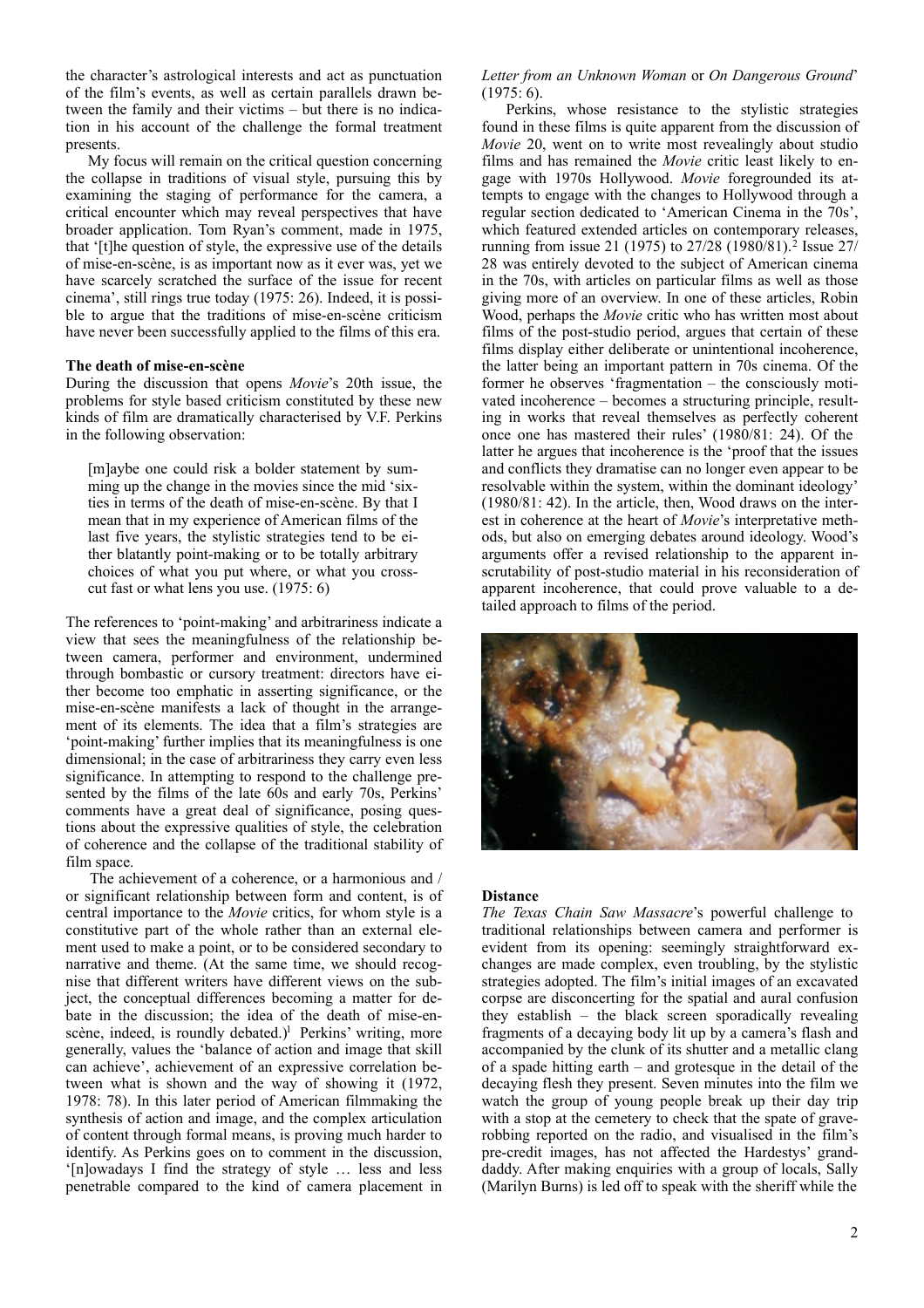rest of the group remains with the van.

 Once Marilyn Burns departs, the film cuts to Paul Partain (who plays Franklin Hardesty, Sally's wheelchair bound brother), who remains in the van, watching a few older men who are sitting in the grass in front of him. As Partain stares off-screen the film cuts to a close-up of one of the men (John Henry Faulk), his face upside down in the frame as he lies back in the grass, recounting a garbled monologue about the things that he sees happen 'hereabouts'. While Faulk is speaking, the film cuts to Burns and Jerry Green (the man leading her to the Sheriff). Rather than cutting close in to their progress across the cemetery, however, the camera is placed far back and by means of a telephoto lens follows their movement in the distance past headstones and other people, as Faulk's speech continues on the soundtrack. The film cuts back to Faulk, and then back to Partain who wheels backwards into the van, still staring down at the old man below him, before returning to Faulk who finally ceases to speak. At this point the film cuts back to Burns and Green who are still making their way across the cemetery. This cut is accompanied by Burns speaking Sally's words as she reassures Franklin that their granddaddy's grave had not been disturbed.



 There are two striking elements to consider in this very brief scene. Firstly, the camera's severe distance from Burns and Green, the lack of physical access accentuated by further obstacles interposed between it and them. When there is a close-up, of Faulk, impeded access is sustained due to the framing of his face upside down. Secondly, during the two shots of Burns and Green, the soundtrack features Faulk speaking off-screen in the first instance and, in the second, Burns' voice, but from a later conversation. Sally's enquiry is the salient action of the scene but both shots are characterised by epistemic and narrative disruption.

 The whole sequence is presented in a stylistically intricate manner, and it is not at all immediately clear why these decisions have been made. Yet, every aspect of the sequence's design seems to be directly challenging the way in which we are invited to see performance. The strategies obscure our access to performer and character. At the same time the relationship between camera and performer is foregrounded through technological means and by the fact of the obfuscation.

 The double remove renders us blocked from anything we would usually recognise as signalling any degree of character interiority, such as details of facial expression and gesture in conjunction with tone of voice. The frame is devoid of any clues to Sally's inner life, only the displaced dialogue hints at what she is experiencing; but not in conjunction with the experience depicted visually. The problem facing the viewer in relation to these restrictions is that our orientation to, and engagement with, a performance is typically centred on attention to what the performer is doing, and how we are invited to see them, the nature of this access allowing us to make more or less complex judgements on what their movements and vocal inflections might mean, or how they affect us.

In response to the extreme limits imposed on performance, it is difficult to suggest these are performances in the traditional and accepted sense. In the studio era, at its best, the nuanced detail of performance offers an intricate mutuality of contrivance and naturalness. Performers are staged for the camera in very particular ways in order to seem natural or lifelike, even those who challenged earlier acting styles by following the Method's search for 'inner truth'. Performances were made primarily *for* a single camera, and a performer would know where they were in the frame while filming. The contrast between such a relationship and the distance imposed between Marilyn Burns and the camera in the cemetery is startling in its difference.

 One dimension of this challenge to the old order, then, is the erosion of the sense of a performance being constructed for a camera's frame. An approach which involves filming in real locations, making use of radio mikes, long lenses and perhaps more than one camera, to place the performer at great distance from the crew, enabling them to interact with a larger, wider world, means that the film can give a strong sense of the integrity of the event, with the camera(s) an observer to an ongoing action. Nonetheless, such strategies pull in contradictory directions, shifting between a greater degree of naturalism – the independent performer captured in order to be more lifelike – as well as the other way – the lack of privileged access to the visual elements of the performance creating a revealing stylisation, which draws our attention to the conventions being refused. Consequently the relationship between realism and artifice is dismantled and foregrounded, rather than carefully balanced as it was in the studio-era.

 Sally's walk through the cemetery seems to reveal and simultaneously reject the inherent artifice of narrative film. The camera almost has to seek Burns and Green out; the only clue to their narrative importance over other bodies is the pan with their movement. The extremity of the moment draws attention to what we expect – access to performance, and coherence of space and time – and thus underlines its absence. The frustration of these expectations could be seen as refusal of the traditional orchestration of elements, a disturbance which, although it might initially suggest arbitrariness, deliberately assaults the traditional certainties of time and space.

 Many films of the post-studio period demonstrate a formal fragmentation of the interrelationship between artifice and illusionism. Visually this moment in the cemetery bears a resemblance to a scene from another key genre piece of the post-studio period, Peckinpah's 1971 rodeo movie, *Junior Bonner*. In this earlier film, a conversation between Junior Bonner (Steve McQueen) and rodeo owner Buck Roan (Ben Johnson) is filmed using a telephoto lens, the performers positioned behind obstacles in the street so that we are severely distanced from the conversation in hand. Like *The Texas Chain Saw Massacre*, the relationship between camera and performer does not privilege access to expressivity, allowing both the characters to exist in a less constructed space, and the audience to become aware of the performer as filmed, drawing attention to the artificial distance between the two. Unlike *The Texas Chain Saw Massacre*, however, stylistic decisions in the sequence from *Junior Bonner* can be interpreted as coherent in the context of the action; as the scene concerns Junior's wish to fix a rodeo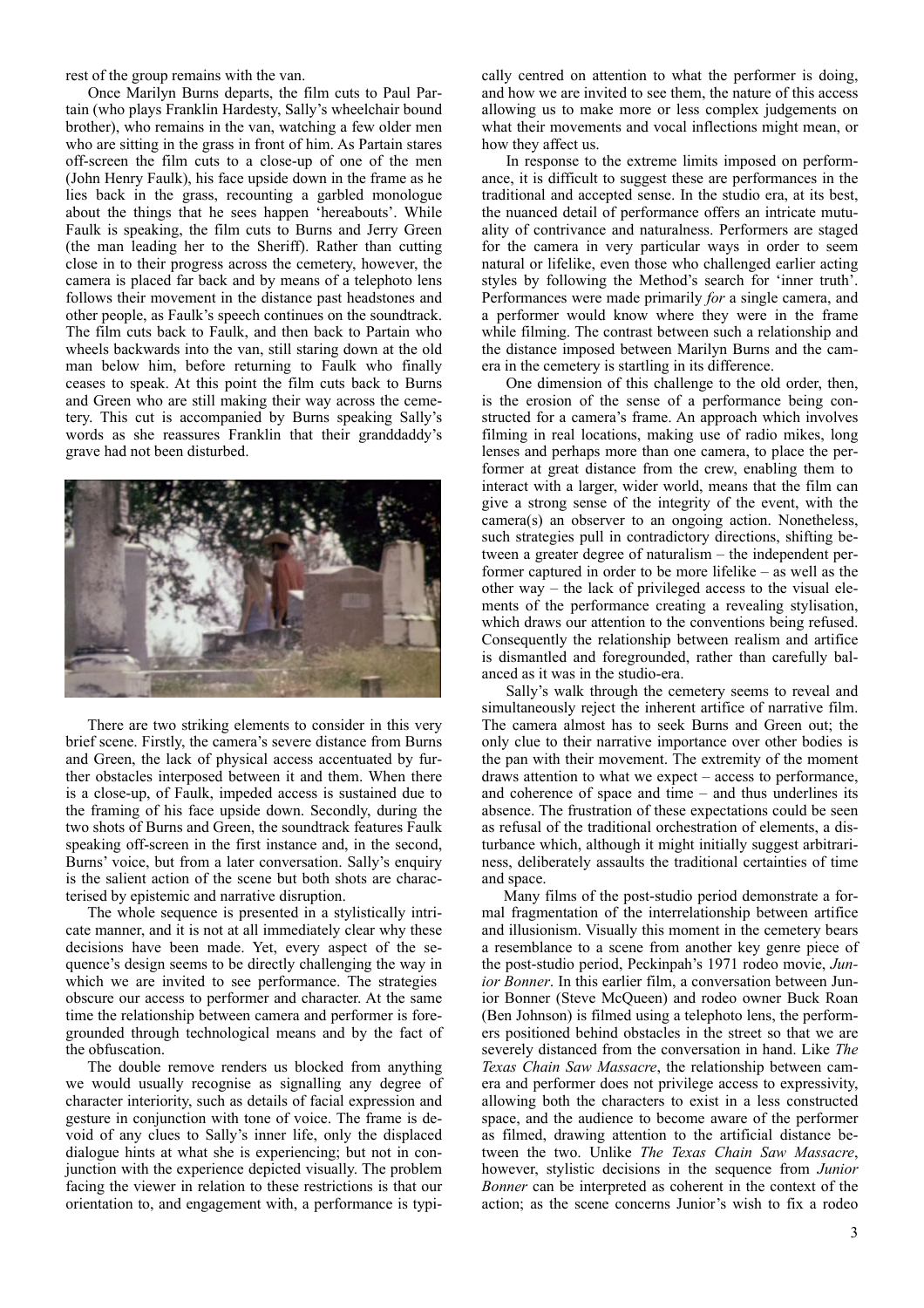

*Junior Bonner (Steve McQueen) and Buck Roan (Ben Johnson) talk rodeo deals*

draw, and Buck's tentative job offer, the distance imposed suits the discreet nature of their conversation. Furthermore, the scene signals elements of performance to us, despite the distancing of indications of interiority. Not only does Steve McQueen's star status undoubtedly aid a sense of the expressive deliberation, but the scene also cuts closer to the performers at the climax of their interaction. Despite its challenge to formal and generic strategies, *Junior Bonner* thus demonstrates an expressive economy in the relationship between action and image that is much less appreciable in *The Texas Chain Saw Massacre*. In the latter, the placement of the camera appears arbitrary, but the effect of this decision is less straightforward. The sequence is unsettling and disorientating, an assault on our expectations of the spatial and temporal relationship between performer and camera. In this context the lack of attention to gestures within the frame could be seen as a wilful unpicking of the traditionally accepted relationship between stylisation and transparency, the stylistic decisions achieving not a balance, but a forceful move against formal containment.



#### **Points of continuity, a visceral departure:** *Home from the Hill*

In contrast, *Home from the Hill*, and its final scenes in particular, enacts problems around containment. The film, which centres on powerful Texan landowner and notorious womaniser Wade Hunnicut (Robert Mitchum), his wife Hannah (Eleanor Parker), and his two sons, one legitimate – Theron (George Hamilton) – and one illegitimate – Rafe (George Peppard), ends with a conversation between Rafe and Hannah in front of Wade's grave in which various narrative and thematic elements are efficiently resolved: Rafe's place in the Hunnicut family is formally acknowledged by

Hannah, Wade's life is given order via his gravestone (the unity of the family displayed on it, despite previous estrangements) and Hannah is welcomed into the new family comprised of Rafe, Libby and her child (fathered by Theron). Rafe's new position as Hunnicut patriarch promises a correction of the mistakes of the previous generation. Nevertheless, the ending, like so many of Hollywood's family melodramas, holds tensions stemming from such attempts at control. As Michael Walker summarises '[f]amily unity is reaffirmed; the generations are reconciled, but it is significant that this is only at the expense of Wade's death and Theron's exile' (2004: 34). In addition, there is the effect of this unity on its surviving members, recognised by Edward Gallafent, who suggests that the 'sense of definite acknowledgement goes along with the suggestion that Rafe (now Raphael) is now trapped by the relationships inscribed in the fixity of the [head stone]' (1990: 81). Gallafent's point is exemplified by the final shot of the film, in which the left half of the frame is completely filled with Wade's headstone and on the right side Rafe, dwarfed in compari-



son to the monument, pauses to look back upon it before walking away with Hannah.

 The majority of the conversation between Rafe and Hannah is captured in the repetition of just three set-ups: a medium shot of George Peppard standing by a tree; a medium shot of Eleanor Parker with Wade's headstone behind her; and a medium long shot with Peppard on the right side of the frame, and Parker on the left. The way Peppard leans on the tree, one hand resting on the branches above him, communicates Rafe's easy integration with nature and the incongruity of this fundamental element of his nature, and class, with his current, modified, appearance in neat bour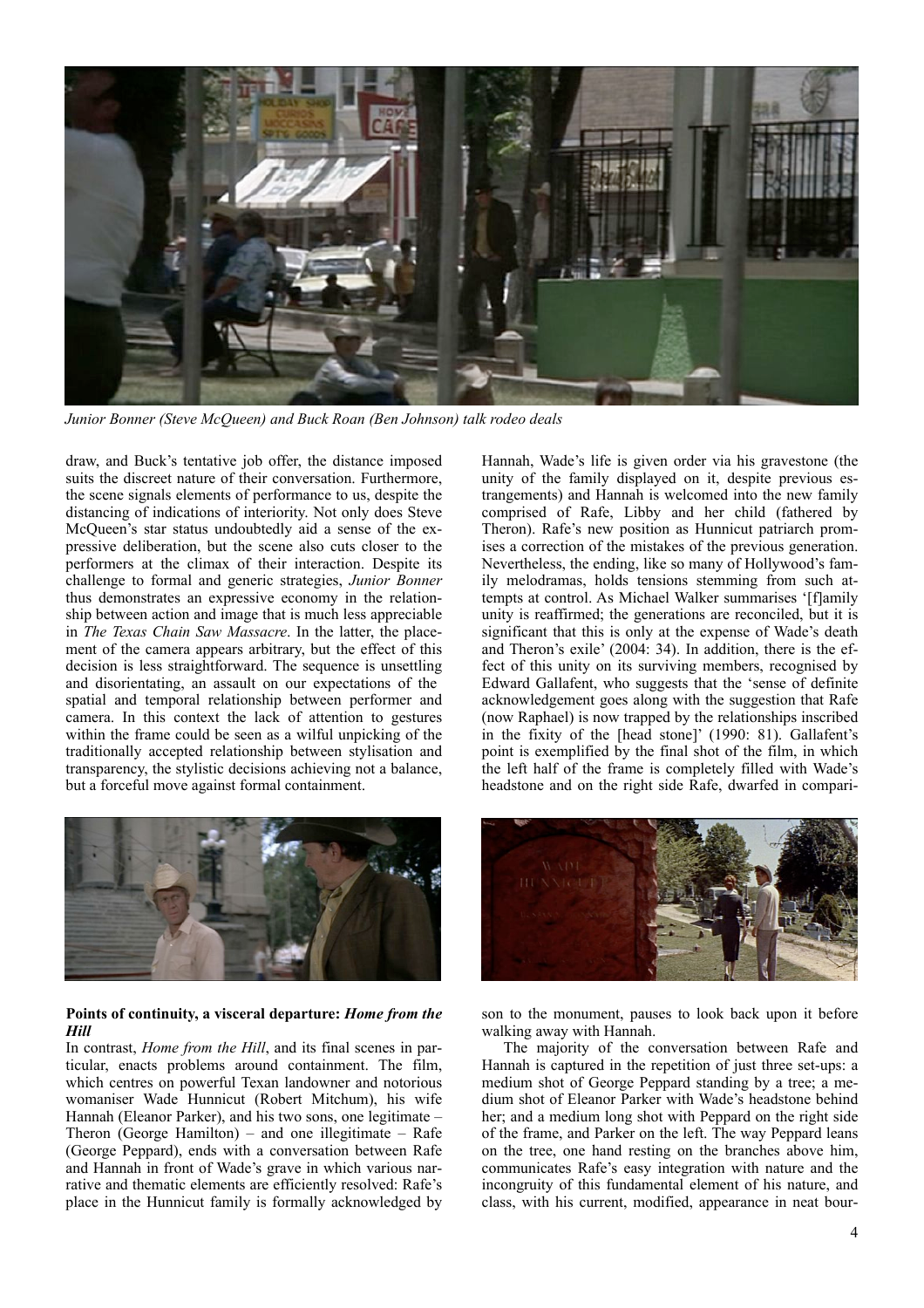geois cardigan and slacks. This conflict is further embedded in another costume choice: the Stetson, which he now carries, has connotations of outdoor masculinity which are at odds with the sedentary implications of his clean and tidy appearance. In its arrangement of Peppard's body, the film subtly suggests that the containment imposed on Rafe is not total. The mise-en-scène coherently implies that the problems of the past still impinge on the present. Importantly, the tensions inherent in the conclusion that are most likely to rupture or return are aspects of masculinity and class. The film's achievement of a balance of the kind celebrated by Perkins is illustrated through the manner in which it delicately hints to the incompatibility of Rafe's new life with his former one.



 Continuities between the worlds of *Home from the Hill* and *The Texas Chain Saw Massacre* are materially realised through the similarity of setting, as the former reaches its conclusion in a cemetery and the latter opens in one. Indeed, the topography of the cemeteries is so close they could be the same location. *The Texas Chain Saw Massacre* is immediately concerned with family graves, vividly engaging with issues raised by the earlier film by enacting rupture specifically in relation to the body, directly exploding, in content and form, the kinds of suppression apparently executed in *Home from the Hill*. In its very first frame an anonymous body – by later brief implication potentially Sally's grandfather – is taken out of its containment (in this case a coffin) and the messiness of its decomposition is foregrounded in close-up. This opening sequence is then followed by the sight of two rotting corpses mounted on a headstone, their intertwining bodies seemingly fashioned to be create a grisly and ironic monument. In terms of the film's concern with physical excess it is significant that we bear witness to the texture and detail of this rupture, this unearthing / destruction / perversion of an icon of patriarchy. The impulse is thus embedded in the materiality of the film, both through the desecration of graves and the formal dislocation of the viewing experience.

 That both films realise the break in containment physically, as an aspect of how performance is staged, is crucial; a principal point of comparison lies in this externalising of the internal. The indications of Rafe's lack of containment are felt entirely through his body: the details of gesture and costuming; the placement of Peppard's body in relation to Parker and the headstone. The difference between this film and *The Texas Chain Saw Massacre* is that these tensions are implicit in the non-declamatory treatment of performance, where the later film insists on exposure, both thematically and through a visible and formally pronounced physical disturbance to the traditions of space and performance.

 Further comparison between the two films can be made through the shared theme of the family, and their destructive trajectories. Sally is a member of the same generation as Theron and Libby's son, and clearly a member of a bourgeois family – as underlined by the local inhabitants' treatment of her in the cemetery. Immediately issues of class and gender within the family and the community assert their significance. Neither the Hunnicuts, the Hardestys, nor the ex-slaughterhouse family manage containment successfully. The Hunnicuts are only able to temporarily embody civilised values via Hannah; consider how easily these structures break down in the dinner to which Theron arrives late and Wade's tenants interrupt with news of the boar. The Hardestys are physically and mentally ripped apart onscreen, while the ex-slaughterhouse family demonstrate domestic rituals which parody family values by savagely distorting them. They sit down to a family dinner at which Sally is the main dish and their home is decorated with furniture and ornaments fashioned from animal and human bones. For all its lack of narrative causality, the patriarchal structures activated and ruptured in the opening of *The Texas Chain Saw Massacre* indicate a logic to the deaths which follow. The Hardestys' grandfather is later revealed to have been the owner of a slaughterhouse, and thus potentially the former employer of the family who attack the group. The differing relationships of these families to the slaughterhouse, seemingly the only local industry, gesture to the significance of wider socio-economic structures which so clearly determine their place in the post-industrial world of 1970s America. Indeed, it could be argued that the exslaughterhouse family is insane and murderous precisely because of the wider threat of an industrial and social change, of which the young, urban, middle class group are the beneficiaries. The implication of these structures pushes out even wider, stemming from ideological frameworks central to a great many works of American Literature.[3](#page-9-2) In his article, Gallafent points out the far-reaching significance of such themes as employed by the earlier film, but he could just as easily be discussing *The Texas Chain Saw Massacre*:

[t]he matters to which the film addresses itself – the significance of the hunt, the nature and purpose of the family, the transmission of patriarchal power – are continually recycled in American culture because they raise some of the central tensions and contradictions of that culture. (1990: 65)

#### **Melodramatic mode**

Making connections between these two films through the significance of the body in revealing tensions necessarily suggests something important about their modes of repre-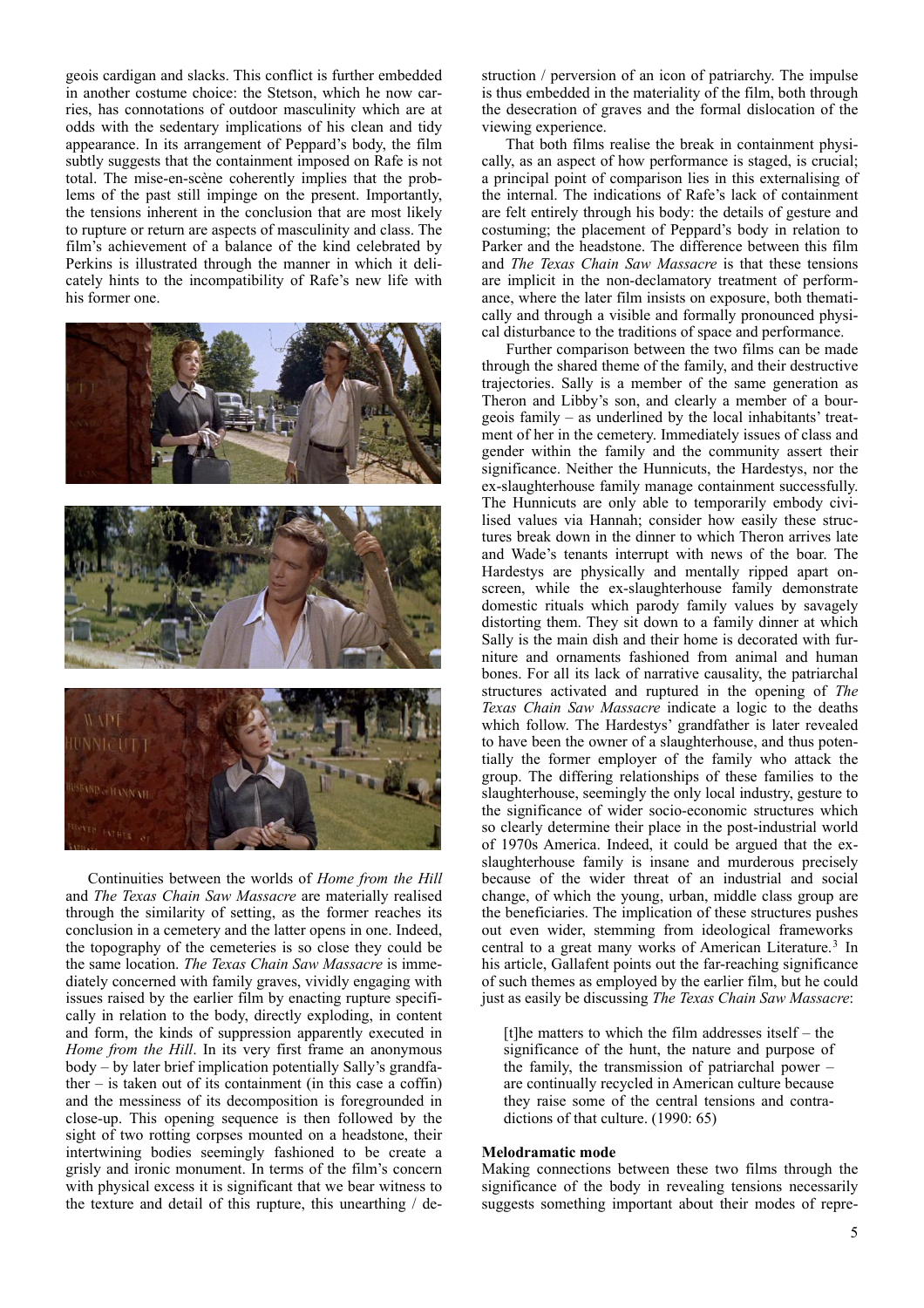

sentation and the status of genre, undermining melodrama and horror as discrete traditions. Echoes between the two films penetrate certain other details of their design, for example the visual similarity of a blood red wall covered with animal trophies found in Wade Hunnicut's den and in Leatherface's workshop[.4](#page-9-3) That elements such as décor would bear such expressive weight is symptomatic of the kind of excessive structures supporting the films' worlds.

 Melodrama, as Deborah Thomas notes, is a pervasive structure that characterises films in many genres, rather than existing as a distinct category. Her radical argument contends that all Hollywood films can be considered either comedic or melodramatic, and a different vocabulary is required to successfully negotiate our responses to these modes: 'many of the most central characteristics attributed to them appear to apply to films of many genres, making their generic identities dissolve in our grasp' (Thomas,  $2000: 10$ .<sup>[5](#page-9-4)</sup> In a way that closely reflects Thomas' argument, Linda Williams emphasises the particulars of three genres' interconnectedness by suggesting that '[i]t would not be unreasonable, in fact, to consider [pornography, horror and melodrama] under the extended rubric of melodrama, considered as a filmic mode of stylistic and/or emotional excess that stands in contrast to more "dominant" modes of realistic, goal-oriented narrative' (1991: 4).

 Williams' suggests a relationship between horror and melodrama through their specific interest in representations and experiences of physicality. She also registers that excess is as important to horror as it is to melodrama, through horror's concern with spectacle and extremes of expression in relationship to the body. Recognising these continuities is valuable in approaching the methodological challenges that *The Texas Chain Saw Massacre* represents and could have much wider implications for performance analysis. Melodramatic acting is descended from overtly physical performance modes, like pantomime and acrobatics, and is 'predicated on the plastic figurability of emotion, its shaping as a visible and almost tactile entity … the striking of dramatic poses' (Brooks, 1976, 1995: 47). Characterisation

is not built around psychology or interior depth but rather in relation to embodying types that represent an ethical or moral force, and employing modes of expression that exert a material affect on the audience's experience. For both performers and their audience, the internal is externalised. Through this critical lens, the lack of access to interiority in *The Texas Chain Saw Massacre*'s cemetery scene could in fact be an integral aspect of the performance mode.

#### **Closeness**

I will now look at the scene of Kirk's death, *The Texas Chain Saw Massacre*'s first fatal attack, employing a revised approach to the film and its challenges helped by new emphasis on the body. Following Kirk (William Vail) and Pam's (Terri McMinn) unsuccessful expedition to find a water hole, the two attempt to borrow gas at the neighbouring farm. Kirk knocks on the farmhouse's front door, leaving Pam sitting some way from the house on a swing. Hearing no answer he opens the door and calls into the hallway. As he opens the screen-door and steps into the hall, the film cuts to a long shot of William Vail, framed and silhouetted



in the open doorway. Vail then runs down the hall towards an opening at the other end, the film cutting to keep him in frame as he runs. When he reaches the other doorway Vail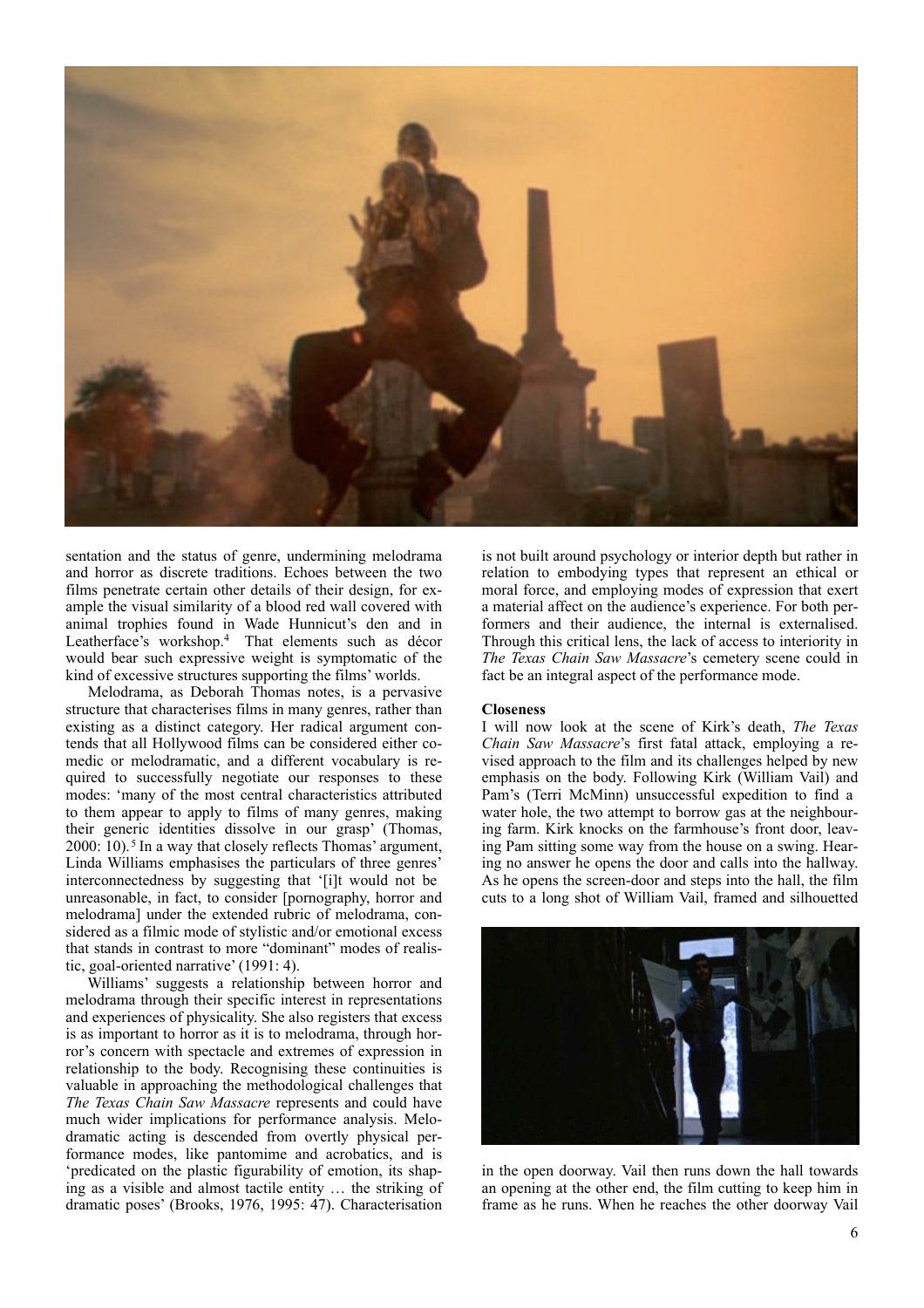trips and stumbles into the bulky figure of Leatherface (Gunnar Hansen) who appears there at the same time. The sound of a pig grunting and squealing accompanies Hansen's entrance, though it is unclear whether this noise is coming from inside the house, or from a non-diegetic source. The camera's movements become momentarily confused, but seem to show Vail's back in close-up as he lurches into Hansen, closely followed by a brief close-up of Vail over Hansen's shoulder. The film cuts to a view of Hansen's aproned legs, the camera rapidly zooming in and upwards to place him in a medium shot from a slightly lower angle, as he raises his sledgehammer. The film cuts again to a long shot from the other end of the hall, showing Hansen framed by the opening, the red trophy wall behind him, as he smashes Vail over the head with the hammer and watches him slump to the floor. The pig noises continue and intensify as Vail's body twitches on the floor. As Hansen leans over Vail the film cuts to what could be Leatherface's point of view (though this is unclear in the rapidity of the editing) of Kirk's bloody face and then to his torso and his twitching feet and legs. The camera returns to the long shot of the doorway as Hansen hits Vail again, before pulling him into the space behind the opening, and then sliding the metal screen across it.

 The sequence offers very little in terms of performance: there is no dialogue and Kirk merely runs to his death which is served up perfunctorily by Leatherface. The closeness of the camera to the actors in many of the shots doesn't present the characters in a way that is conducive to understanding the detail of their expressions and gestures. It is also one of a number of instances in the film where the relationship between performer and camera is made problematic through numerous shifts in set-up and editing.

 The decision to have Vail run down the hall is clearly not arbitrary – for the sudden quickness of movement after his lingering at the door is particular and peculiar, not least in the effect it has on the pacing of events – neither is it blatant – for the movement and the way in which we are invited to see it makes it tricky to register what is happening. The sudden appearance of Leatherface from behind the screen happens with so little warning it is difficult to know exactly how to respond given such a restrictive view of the action. As in the cemetery sequence, we are distanced from the characters, cut off from any notion of interiority; motives are withheld, not readily discernable in the characters or their actions.

 Yet, the insights of melodramatic embodiment raised through attention to *Home from the Hill* allow performance and the strategies in filming it to be seen in a different manner. In the melodramatic mode, performance is not a means to psychological depth, but rather the method by which the performer directs events and the spectator experiences them. In these respects the body is our point of engagement, ensuring that we respond to the moment on a more physical or intuitive level: we don't understand why, but experience how. This expressive shift operates as a vivid challenge to the way we appreciate any given moment, insisting exclusively on its materiality. In this case the overwhelming shock of the moment as it concerns Vail's physicality is decisive in heralding the rest of the film as relentless experience.

 In this revised critical approach, the interpretative emphasis in looking at Kirk's death is not on access, interiority or understanding the character, but on the striking contrast in the rapid changes between states of physicality. The film fully captures the determination and power of Vail's body as he runs down the hall, but closely follows this with a shot of him twitching helplessly on the floor. While we may have been distanced from him until this point in terms of epistemic access or a moral alignment, the swiftness of the switch from intruder to victim is deeply shocking. Vail's body performs the finality of Kirk's death most harrowingly, his twitching and kicking making the brutality of the act more emphatic. The body is the only point of engagement available to us, ensuring a physical response, an apprehension based almost simplistically on the dynamics of what is



*Leatherface (Gunnar Hansen) lifts a hammer to strike Kirk*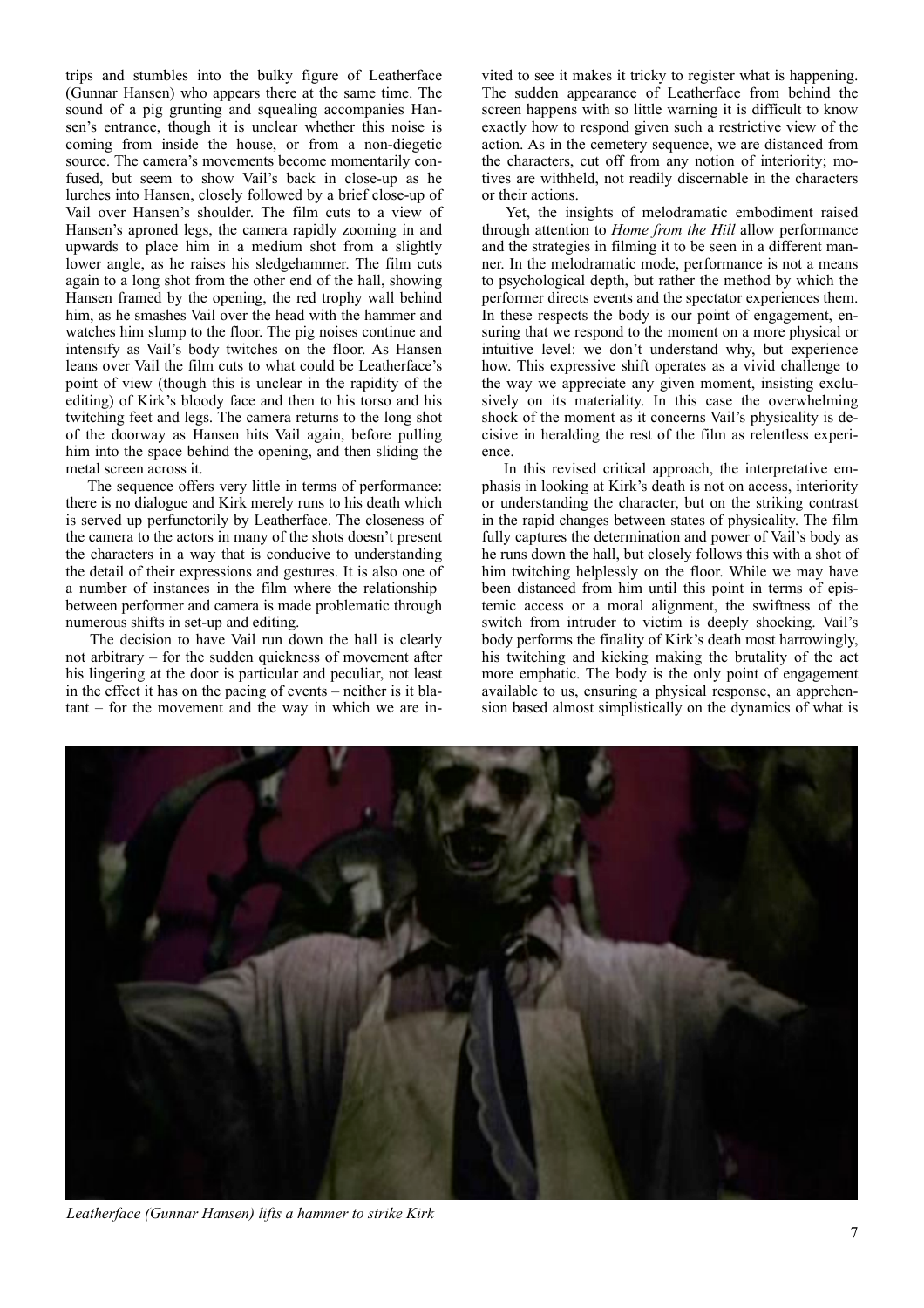played out on-screen. Elements such as the lower angled shot of Leatherface raising his hammer position us with Kirk, not in the sense that we have greater access to him internally, but rather that we are forced into his experience of events as they happen. While this doesn't necessarily constitute a balance of action and image, there is a kind of experiential synthesis between what is shown and the way of showing it. The limited physical alignment that is created through his burst of movement is crucial, for there is an aspect of sensuous engagement with Kirk in this emphasis on a purely physical connection, one suggestively in correspondence with the neurophysiological discovery of the mirror neuron system.<sup>[6](#page-9-5)</sup> The revelation that the same neurons are fired whether one is doing or watching a particular activity unearths a link between the execution and perception of an action, which seems highly important to the overlapping of Kirk's physical experience and our own, and to the watching of films more generally.

 Through such material associations we can implicitly understand the way Hansen's performance interacts with Vail's to engage with the film's wider themes of slaughter, its place as a skill and the impact of its mechanisation. Leatherface treats Kirk's body as non-human, a piece of meat, hitting it until it stops twitching and then hauling it by its limbs into the back room. Through their treatment by the family, the group of young people become animal-like, both in the way they are killed and in their attempts to escape.

Another parallel with *Home from the Hill* is possible here: when Wade is shot on the hunting trip that opens the film he reflects on his closeness to death, referring to his dead body as 'cold meat' which would have been placed with the rest of the hunting kills; *The Texas Chain Saw Massacre* embodies this process in the killing of Kirk (and the others) and hunting of Sally by Leatherface.

 Attention to the brief moment of Kirk's death gives an indication of the extent to which the stylistic strategies of the film place importance on aspects central to the melodramatic mode: 1. the emphasis on physicality and excess, as performed through gesture, 2. muteness, especially in the extended chase of Sally by Leatherface, so that emphasis is placed on physical expression and, above all, 3. the sense of materiality. Looking at the sequence in this light allows greater access to *feeling* what is happening, rather than concentrating on *knowing* everything, so that analysis is shifted more fully to questions of texture and experience. The extent of the meaningful interrelationship of excesses of expression and engagement exemplifies the importance of experience to an audience's understanding in both melodrama and horror.

#### **Conclusion**

Insights about the physical, through the melodramatic mode, have allowed this article to build a different approach to performance. Melodrama's concern with performance places engagement more in tune with sensation and experience, than understanding or empathy. This approach has enabled me to recognise that *The Texas Chain Saw Massacre*'s fragmentation of, and distance from, performance is a structuring principle of the film's wilful assault on our expectations of engagement, and on an organic relationship between treatment and expression. In its deliberate explosion of the formal propriety of the studio era, *The Texas Chain Saw Massacre* can be considered to achieve coherence on its own terms, though in more uncomfortable manner than Robin Wood's conception of coherent incoherence suggests. The strategy of formal ruptures, fragmentation and inscrutability fundamentally unsettles our relationship to

performance in a way that maintains the film's interrogation of traditional certainties, vitally reaffirming incoherence and chaos in the watching experience. The startling manner in which it problematises expectations of time and space goes some way to explain the film's impact, both at the time of its release and now, and indicates that it still warrants a place in discussion of contemporary film form and film criticism.[7](#page-9-6) Significantly it is the formal assault which constitutes the sustained shock within the film, rather than violence or gore, as the sequence of Kirk's death indicates. While *Home from the Hill* may offer a more fulfilling interpretative experience as a result of its careful crafting of sustained effects, *The Texas Chain Saw Massacre* achieves a synthesis between its radical disruption of our viewing position and the sensuality of our engagement with its performances.

Lucy Fife Donaldson

I would like to thank John Gibbs for his encouragement, and thank both him and Edward Gallafent for their editorial guidance, from which this article has benefitted greatly.

*©* Lucy Fife Donaldson, 2010 *[Movie: A Journal of Film Criticism](http://www2.warwick.ac.uk/fac/arts/film/movie)*, 1.

Lucy Fife Donaldson recently completed her PhD 'Engaging with Performance in Post-Studio Horror', undertaken in the Department of Film, Theatre & Television at the University of Reading. Her research focuses on the materiality of performance and its relationship to elements of film style.

#### **Works Cited**

Brooks, P. (1976, 1995) *The Melodramatic Imagination. Balzac, Henry James, Melodrama, and the Mode of Excess*. New Haven: Yale University Press.

Cameron, I. & P. Mayersberg, V.F. Perkins, M. Shivas (1963) '*Movie* Differences', *Movie*, 8, pp. 28-34.

Cameron, I. & J. Hillier, V.F. Perkins, M. Walker, R. Wood (1975) 'The Return of Movie', *Movie*, 20, 1-25.

Gallafent, E. (1990) 'The Adventures of Rafe Hunnicut: The Bourgeois Family in '*Home from the Hill*' (1960)', *Movie*, 34/35, 65-81. [Reprinted in McElhaney, J. (2009) *Vincente Minnelli: The Art of Entertainment*. Michigan: Wayne State University Press, 185-204]

Perkins, V.F. (1972, 1978) *Film as Film. Understanding and Judging Movies*. London: Penguin Books.

Rizzolatti, G. & M. Fabbri-Destro, L. Catteano (2009) 'Mirror Neurons and Their Clinical Relevance', *Nature Clinical*